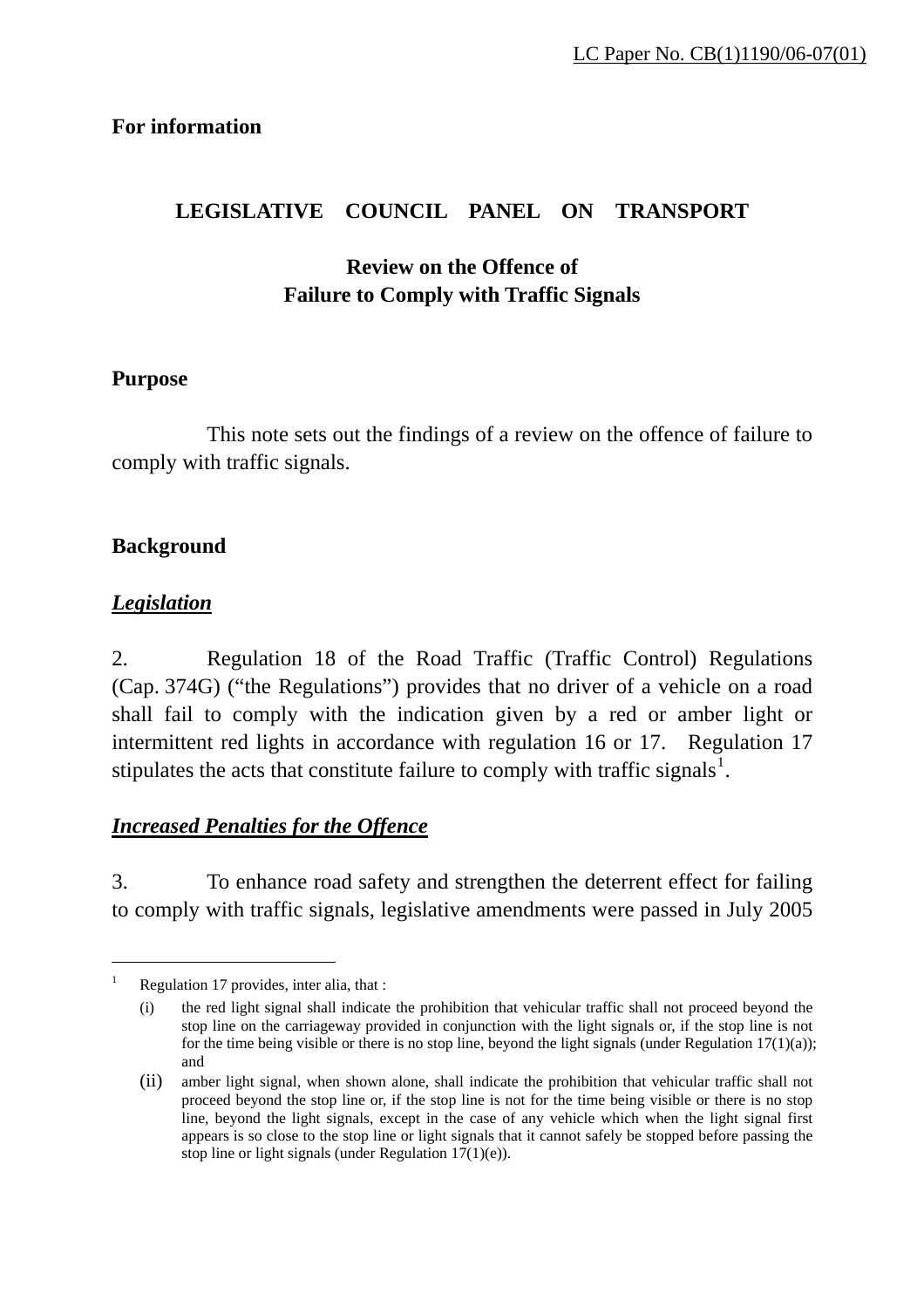to increase the driving-offence points for the offence from 3 to 5 and the fixed penalty from \$450 to \$600. The new penalties took effect on 1 January 2006.

# <sup>U</sup>*Prosecution statistics*

4. Since the new penalties came into effect on 1 January 2006, there has been a substantial drop in the number of prosecutions against red light jumping. The total number of prosecutions in the first six months of 2006 was 14 014, representing a decrease of nearly 30% when compared with that of 19 845 in the same period in 2005. Nevertheless, as with many other traffic offences, we consider that more time would be needed to observe the actual effectiveness of the raised penalties, strengthened publicity and enhanced enforcement in deterring motorists from disobeying traffic signals in the longer term.

5. In 2006, we have also expanded the number and coverage of red light camera in phases<sup>2</sup>. The number of red light cameras has increased gradually from 28 to 96 (+243%). With the increase in the number of cameras, the number of prosecutions starting from the last quarter of 2006 till 2007 would likely be higher than that in earlier years, because red light cameras would be able to capture red light jumping offences of a particular junction round the  $clock^3$ .

# **Prosecution policy and practices**

6. Currently, the Police has adopted the following prosecution policy and practices :

 (a) Because of the provision of the statutory defence in Regulation  $17(1)(e)$  of the Regulations<sup>4</sup>, it has been the Police's prosecution policy not to prosecute amber light jumping unless there is sufficient

 $\overline{a}$ 2 Originally, there were red light camera housings at 111 signalized road junctions, with 28 cameras operating on a rotational basis. To enhance enforcement against red light jumping, we have expanded the camera system by procuring 68 additional cameras and installing camera housings at 20 new junctions. There are now 96 cameras at 131 housings, representing an 18% increase in housings and some three-fold increase in the camera-to-housing ratio from 1:4 to 1:1.4.

<sup>3</sup> However, given the different number of red light cameras in place, it would not be appropriate to make a direct comparison of the year-on-year statistics of total prosecutions.

<sup>4</sup> Please refer to para. 2 and footnote 1.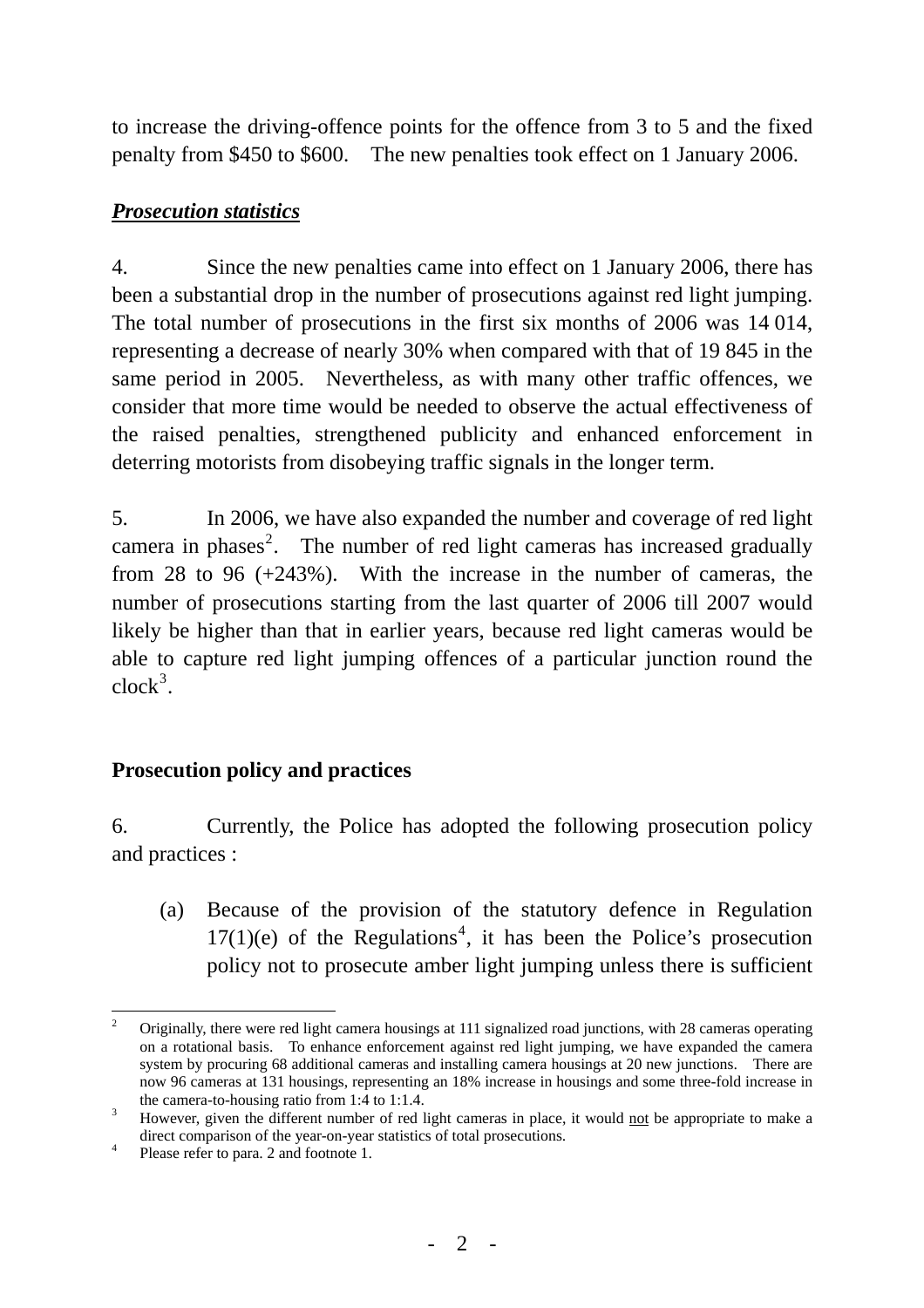evidence to prove beyond reasonable doubt. In cases where there are elements of uncertainty, the driver in question will be given benefit of the doubt.

- (b) As a general prosecution practice and under normal circumstances, no prosecution action for traffic light offences will be instituted under the following situations –
	- (i) where a vehicle has proceeded slightly beyond the stop line or impinge upon the pedestrian crossing, but no accident and no injury has been caused; and
	- (ii) where a vehicle has legitimately passed the traffic signals but then has to stop at a junction because the traffic ahead does not allow it to exit the junction.
- (c) A set of guidelines has been issued to all frontline police officers to ensure that the above prosecution policy and practices are followed.
- (d) Any person aggrieved by any prosecution can appeal to the Traffic Branch Headquarters for a review of the charge.

Following from the above prosecution policy and practice, there has been no prosecution against amber light jumping in both 2005 and 2006. The Police have reviewed the existing prosecution policy and concluded that the existing legislation and prosecution policy are fair and clear.

7. With the marked increase in the number of red light cameras, the percentage of electronic prosecutions by using red light cameras has increased from 70% in 2004 to 88% in late 2006. It is expected that camera-based prosecution would rise further<sup>5</sup>. As the camera system is set to be triggered only by red but not amber light jumping, the chance of prosecuting drivers who have "inadvertently" jumped amber light is extremely remote.

 5 Despite the increasing adoption of camera-based prosecutions, manual operation against traffic light offences at strategic locations and traffic black spots would continue to be a vital element of the Police's enforcement strategy to deter inappropriate behaviour.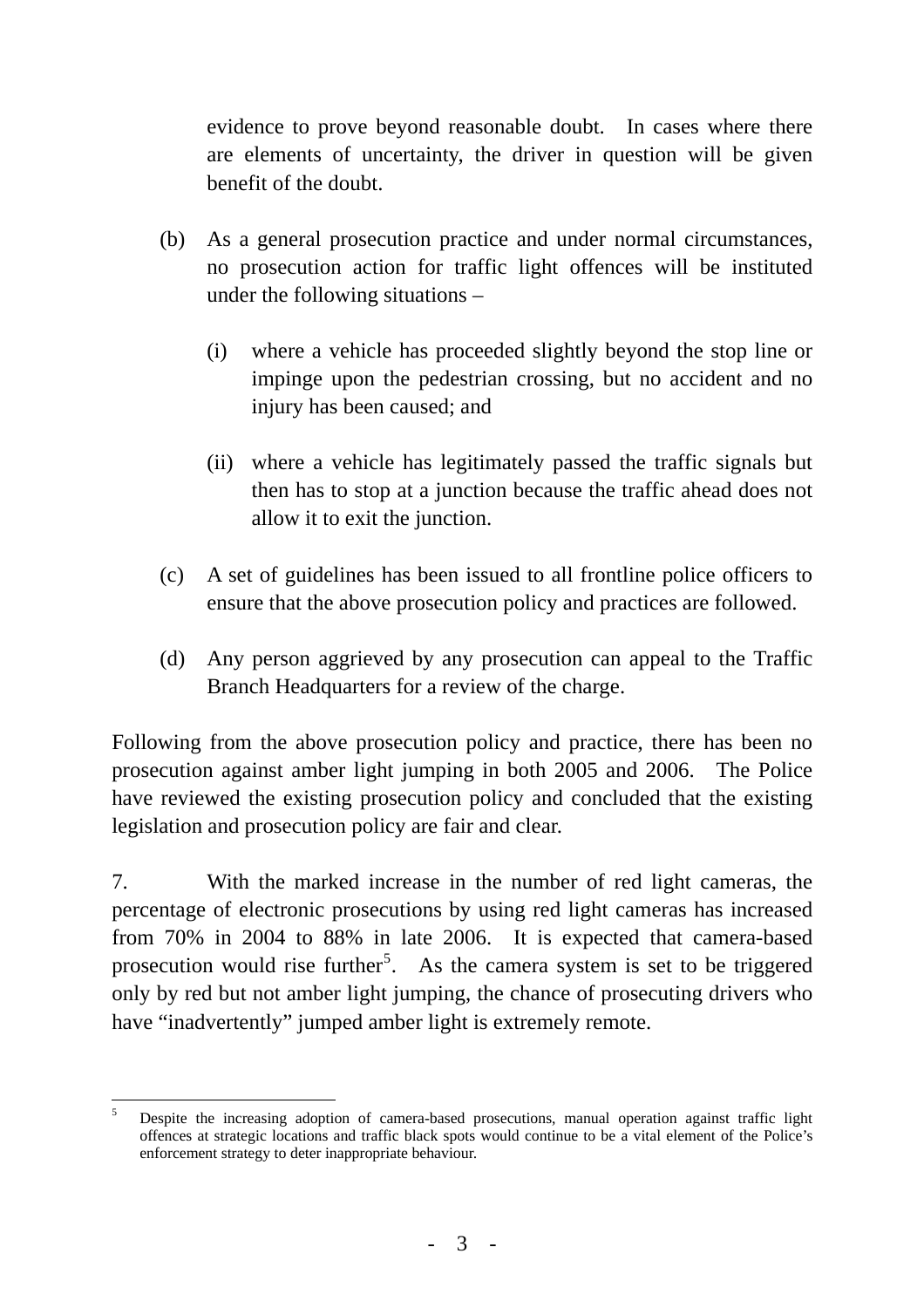8. Against the above background on prosecution policy and practices, we consider it necessary to maintain amber light jumping as an offence carrying the same penalties with red light jumping from the enforcement angle. Otherwise, it would bring immense enforcement problems for frontline police officers. The difference in the penalty level would provide a good incentive for motorists to argue that they have only jumped the amber light. Apart from increasing potential conflicts between the Police and the public, this would bring greater ambiguity and difficulties in prosecutions against red light jumping and unnecessary delays to the traffic flow.

## **Traffic Accidents Arising from Disobeying Traffic Signals**

9. Since the penalties for failing to comply with traffic signals were increased on 1 January 2006, there has been noticeable reduction in the number of traffic accidents involving disobeying traffic signals. In 2006, the number of traffic accidents involving drivers disobeying traffic signals was 256, representing a reduction of over 23% when compared with 331 in 2005. The number of casualties involved in these accidents also dropped by nearly 29% from 608 in 2005 to 434 in 2006.

10. Road safety is our prime consideration. It is important to make it clear to drivers that they have to stop when the red or amber light is on. This is the spirit of the current legislation and the basis of the design of our signalized junctions. Lowering the penalties of amber light jumping, or making amber light jumping not a traffic offence will send a wrong message to motorists that the consequence of amber light jumping is not serious. This can greatly increase the number of serious injuries resulting from collision of vehicles from the different approaches of signal junctions as well as pedestrians being hit by vehicles on signalized crossings. Also, there would likely be more drivers jumping red light, and more accidents caused by abrupt stopping of vehicles when the red light signal appears. Hence, making amber light jumping not an offence is not conducive to our continuous efforts in enhancing road safety, especially in our densely populated and heavily trafficked environment.